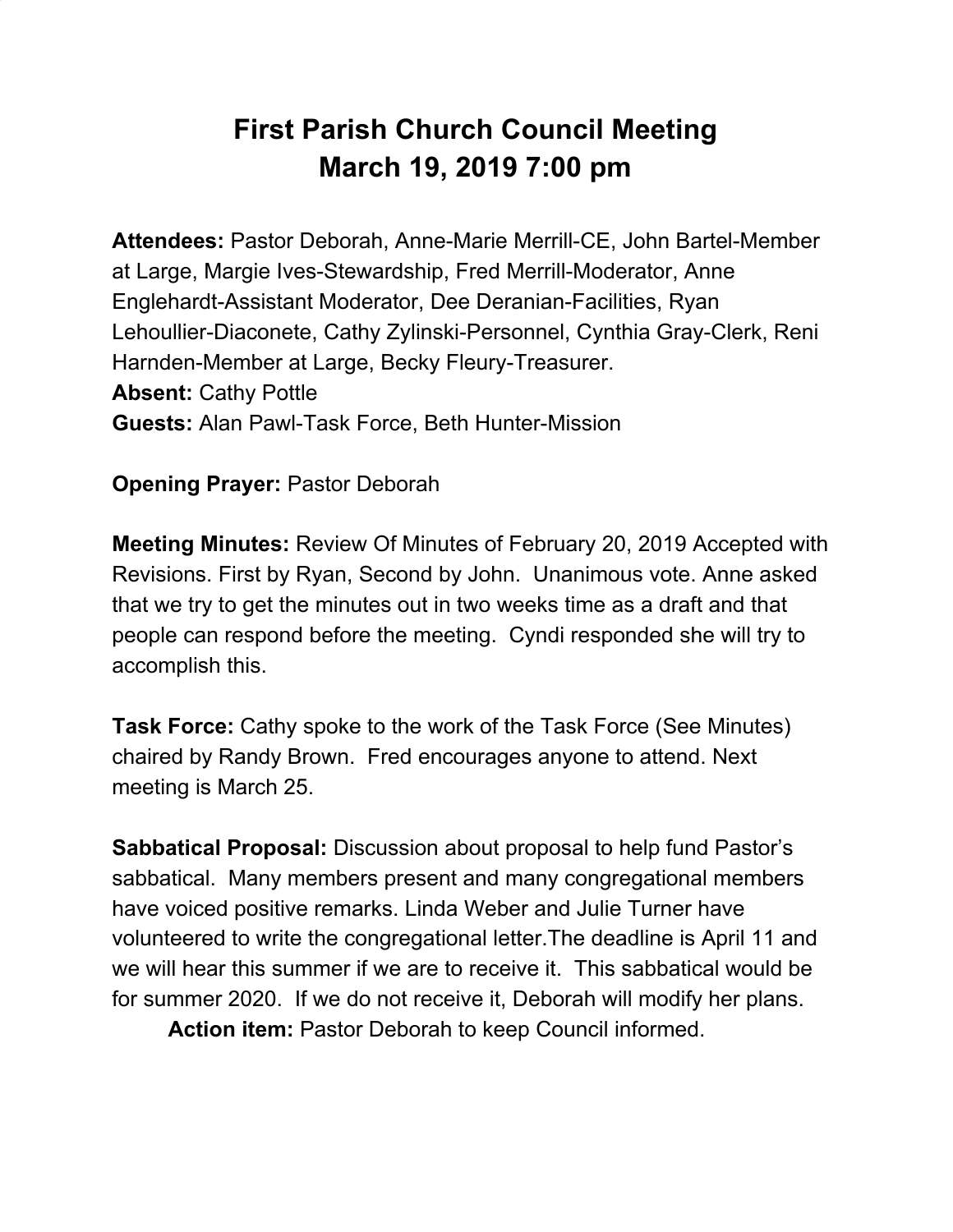**Financial Statements:** Becky went over the Balance Sheet and Budget Sheets YTD. Pledges and plate offerings are a little behind. Expenses are in line. Early estimation of Vendor Bingo is \$1800. Another one is planned for the fall. A formal vote was taken after previous poll via email to move \$40,000 line of credit to the Phase 6 payment of the tower project. First by Becky and second by Margie. Unanimous approval.

**Action Item:** None, continual updates.

**By Laws Review Committee:** Anne informs Council that this committee is meeting next week. Their plan is to divide up the by-laws and send to the appropriate chairs for review. They would propose that these reviews and comments would be back by late spring and to Council this summer. It was asked if the Restructuring Committee would be in conflict and Fred stated that is not an obstacle.

**Action item:** Continued updates as they arise.

**Rehabilitation:** BAC report submitted by Paul Lindemann. See notes in church office. Beth reported that there is a fundraising event April 4 at the Upper Village hall for the Friends of the Meeting House. Among other speakers Aaron Sturgis will present updates on the project. There also is Nutfield 300th Family reunion to occur. Invitations have been sent out to 75 guests and order forms were given to Council members.

**Pastor's Report:** Pastor Deborah asked us to remember some of our flock who need our prayers. This Wednesday Lenten service food will be provided by CE Board. Deborah is also asking the Rockingham Association to have Debbie Gline Allen be permitted as Minister of Christian Education.

**Action Item:** Pastor Deborah will report back on the progress of this title change for Debbie.

The bulk of the Pastors Report was previously presented under the Sabbatical headline.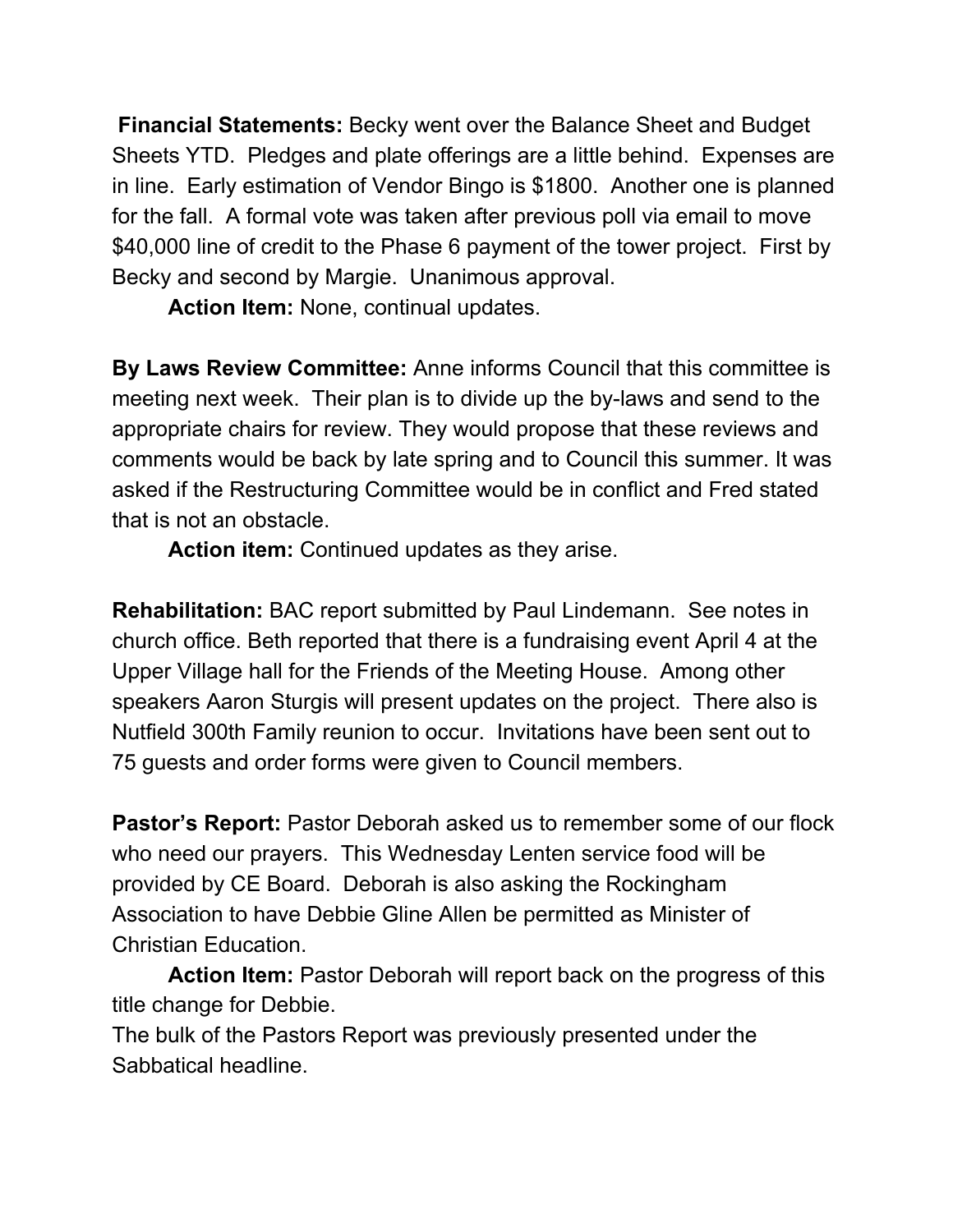## **Round Table:**

Cathy reported that personnel is looking at the Music Director position.

Anne Englehardt-nothing further.

Anne-Marie Merrill informs Council that we have some IT issues. It appears all computers are out of date and people are using their personal lap tops when needed. Becky agrees that we have fallen behind on upgrades.

**Action Item:** Deborah will delve into this and make a proposal at the next meeting.

VCS is the week of July 15.

Christine Lehoullier will finish up her certification this year and will be presenting Safe Church recommendations and report in the fall.

John Bartel-none

Margie Ives asked if the Peace Pole could be repaired in time for the 300th.

**Action Item:** Dee will look into it.

Margie is working with the town for Living Treasures; people over age 70 who are still active in the community, not church participants. There will be an overview of this May 18 2:00 to 4:00 pm.

Sonshine Soup Kitchen gala is April 4.

Marge Palmer presented a very funny vignette at the last KIT meeting on aging and Margie would like to see this given to other persons who might be interested.

Savers clothing drive going very well. All items are due April 5. Margie requests that we consider using real silverware for the Lenten dinners in an effort to lessen our carbon footprint on the world.

Ryan speaking for Deacons that they still have scheduling issues with only 5 members. Many people at Council volunteered to help.